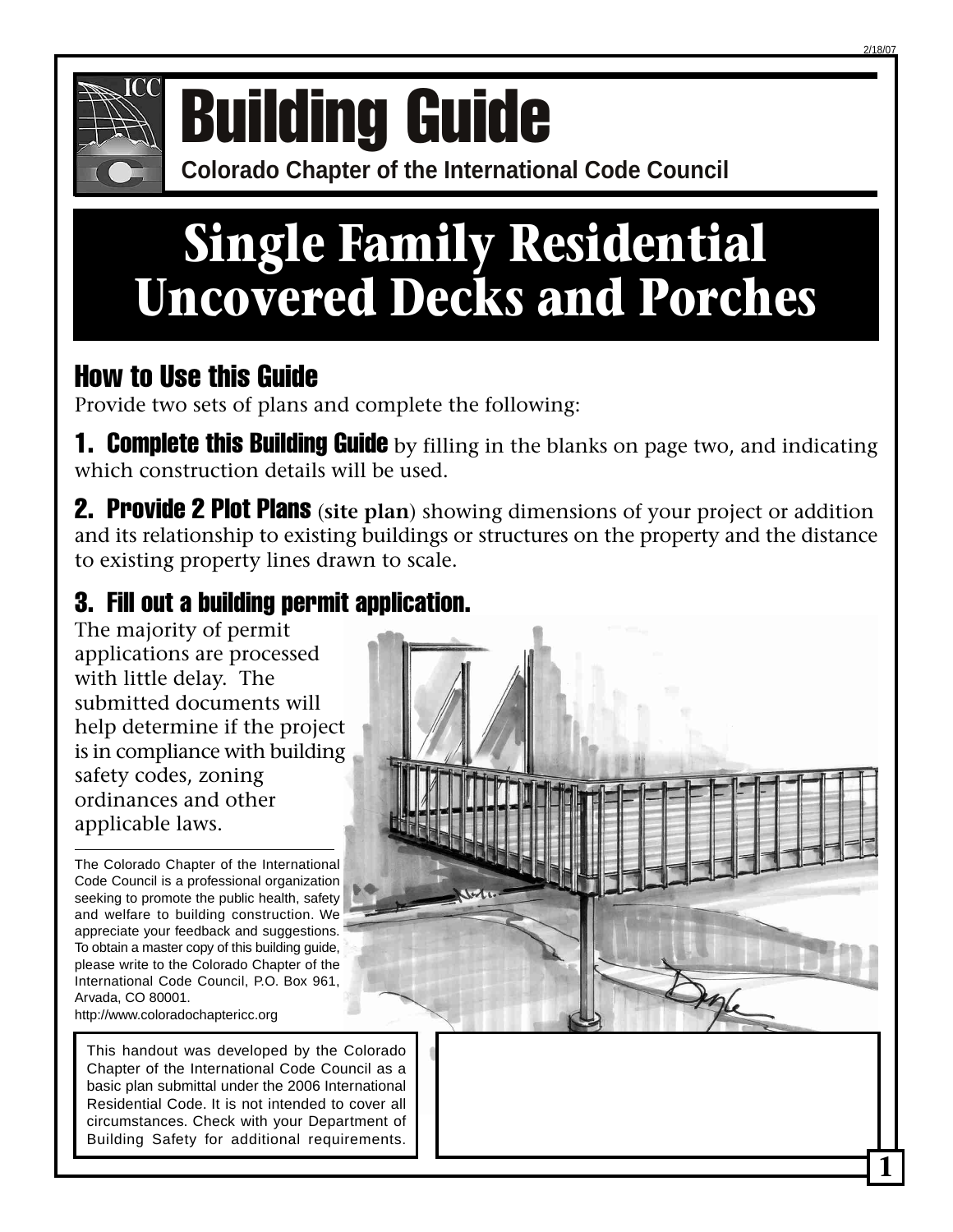## **Single Family Residential Uncovered Decks and Porches**

**Address:**

#### **Directions**

- 1. Fill in the blanks on pages 2 and 3 with dimensions and materials which will be used to build the structure. Please print legibly.
- **2.** Indicate in the check box which detail from page 3 will be used.



structures on the property must be included. In addition to project dimensions, your plot plan must also show other details such as post locations and spacing, joist and beam spans, and any other pertinent information not shown on the section drawing.

This handout was developed by the Colorado Chapter of the International Code Council as a basic plan submittal under the 2006 International Residential Code. It is not intended to cover all circumstances. Check with your Department of Building Safety for additional requirements.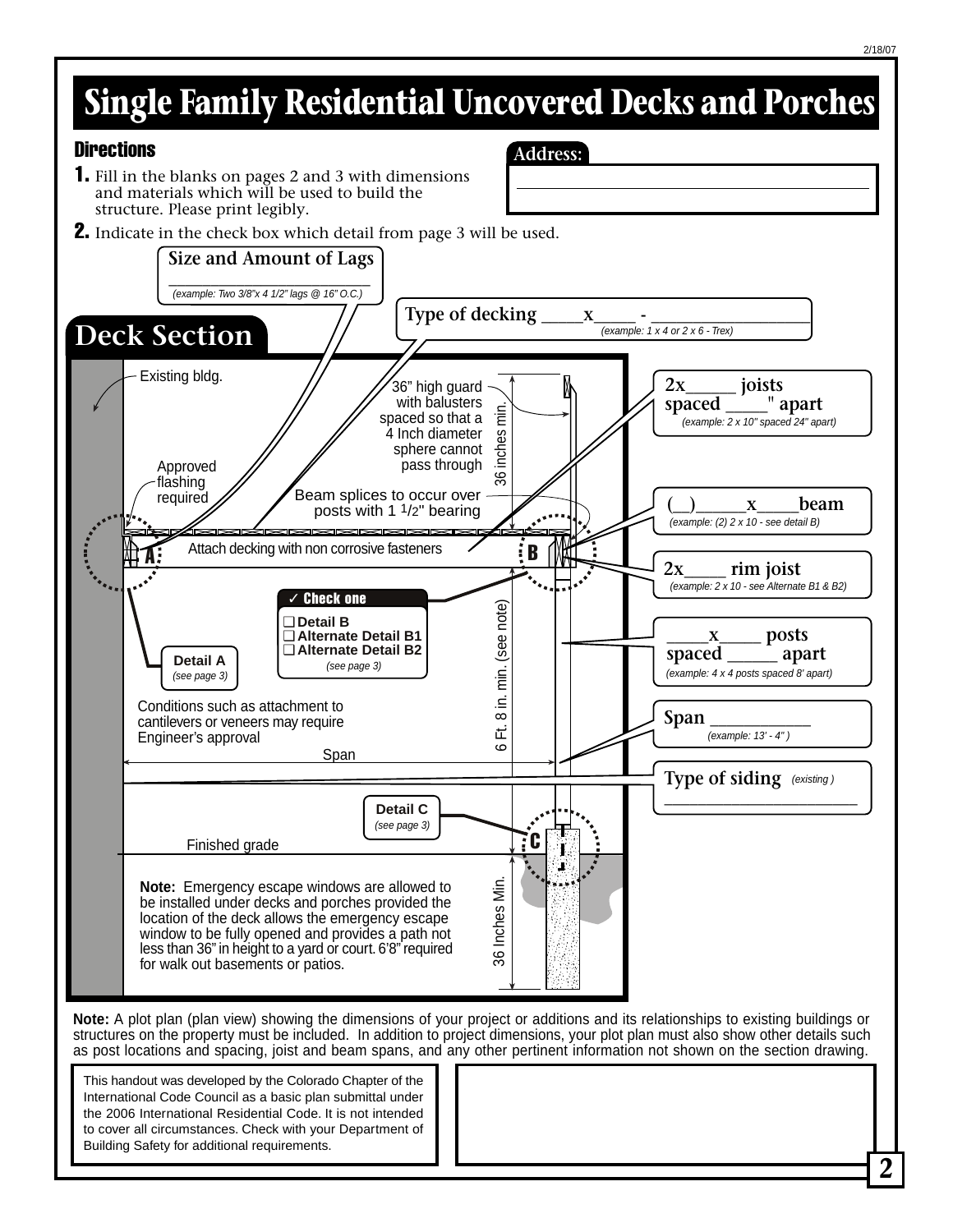## **Single Family Residential Uncovered Decks and Porches**